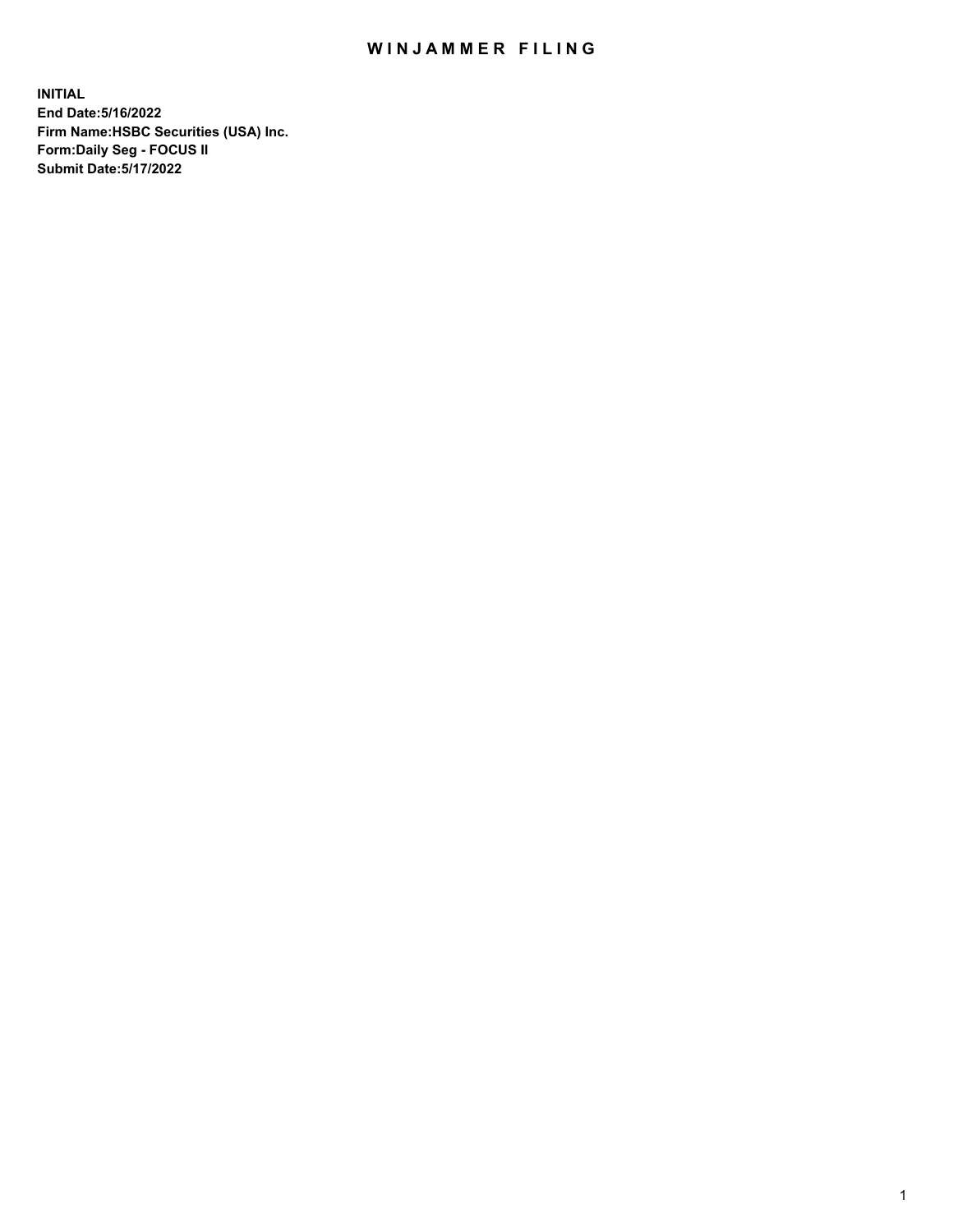**INITIAL End Date:5/16/2022 Firm Name:HSBC Securities (USA) Inc. Form:Daily Seg - FOCUS II Submit Date:5/17/2022 Daily Segregation - Cover Page**

| Name of Company                                                                                                                                                                                                                                                                                                               | <b>HSBC Securities (USA) Inc.</b>                           |
|-------------------------------------------------------------------------------------------------------------------------------------------------------------------------------------------------------------------------------------------------------------------------------------------------------------------------------|-------------------------------------------------------------|
| <b>Contact Name</b>                                                                                                                                                                                                                                                                                                           | <b>Michael Vacca</b>                                        |
| <b>Contact Phone Number</b>                                                                                                                                                                                                                                                                                                   | 212-525-7951                                                |
| <b>Contact Email Address</b>                                                                                                                                                                                                                                                                                                  | michael.vacca@us.hsbc.com                                   |
| FCM's Customer Segregated Funds Residual Interest Target (choose one):<br>a. Minimum dollar amount: ; or<br>b. Minimum percentage of customer segregated funds required:% ; or<br>c. Dollar amount range between: and; or<br>d. Percentage range of customer segregated funds required between:% and%.                        | 161,000,000<br><u>0</u><br>0 <sub>0</sub><br>0 <sub>0</sub> |
| FCM's Customer Secured Amount Funds Residual Interest Target (choose one):<br>a. Minimum dollar amount: ; or<br>b. Minimum percentage of customer secured funds required:%; or<br>c. Dollar amount range between: and; or<br>d. Percentage range of customer secured funds required between: % and %.                         | 15,000,000<br><u>0</u><br>0 <sub>0</sub><br>0 <sub>0</sub>  |
| FCM's Cleared Swaps Customer Collateral Residual Interest Target (choose one):<br>a. Minimum dollar amount: : or<br>b. Minimum percentage of cleared swaps customer collateral required:%; or<br>c. Dollar amount range between: and; or<br>d. Percentage range of cleared swaps customer collateral required between:% and%. | 79,000,000<br><u>0</u><br>00<br>00                          |

Attach supporting documents CH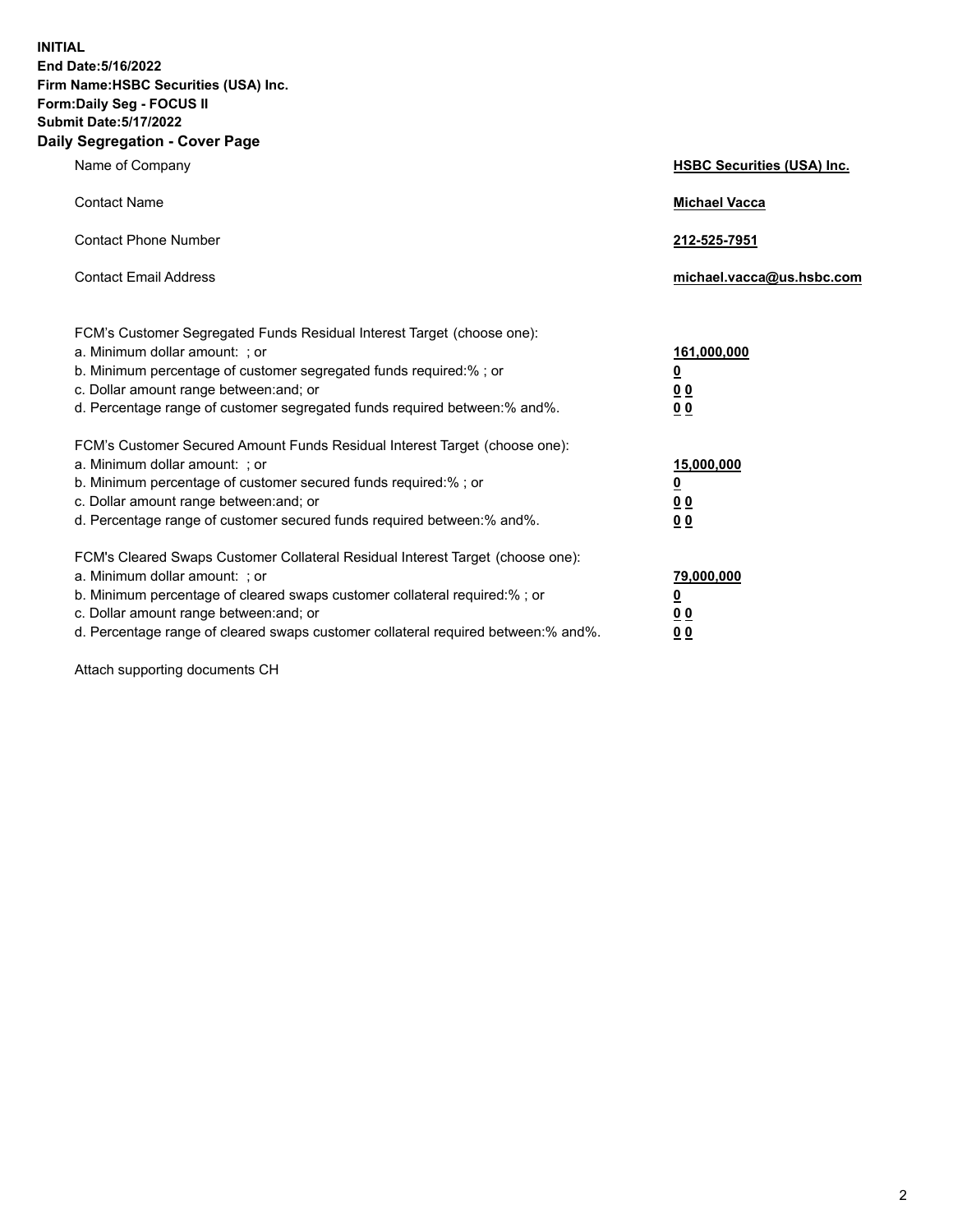**INITIAL End Date:5/16/2022 Firm Name:HSBC Securities (USA) Inc. Form:Daily Seg - FOCUS II Submit Date:5/17/2022 Daily Segregation - Secured Amounts** Foreign Futures and Foreign Options Secured Amounts Amount required to be set aside pursuant to law, rule or regulation of a foreign government or a rule of a self-regulatory organization authorized thereunder **0** [7305] 1. Net ledger balance - Foreign Futures and Foreign Option Trading - All Customers A. Cash **169,032,400** [7315] B. Securities (at market) **37,984,541** [7317] 2. Net unrealized profit (loss) in open futures contracts traded on a foreign board of trade **-47,534,547** [7325] 3. Exchange traded options a. Market value of open option contracts purchased on a foreign board of trade **0** [7335] b. Market value of open contracts granted (sold) on a foreign board of trade **0** [7337] 4. Net equity (deficit) (add lines 1. 2. and 3.) **159,482,394** [7345] 5. Account liquidating to a deficit and account with a debit balances - gross amount **5,508** [7351] Less: amount offset by customer owned securities **-5,359** [7352] **149** [7354] 6. Amount required to be set aside as the secured amount - Net Liquidating Equity Method (add lines 4 and 5) **159,482,543** [7355] 7. Greater of amount required to be set aside pursuant to foreign jurisdiction (above) or line 6. **159,482,543** [7360] FUNDS DEPOSITED IN SEPARATE REGULATION 30.7 ACCOUNTS 1. Cash in banks A. Banks located in the United States **28,312,779** [7500] B. Other banks qualified under Regulation 30.7 **0** [7520] **28,312,779** [7530] 2. Securities A. In safekeeping with banks located in the United States **37,984,541** [7540] B. In safekeeping with other banks qualified under Regulation 30.7 **0** [7560] **37,984,541** [7570] 3. Equities with registered futures commission merchants A. Cash **0** [7580] B. Securities **0** [7590] C. Unrealized gain (loss) on open futures contracts **0** [7600] D. Value of long option contracts **0** [7610] E. Value of short option contracts **0** [7615] **0** [7620] 4. Amounts held by clearing organizations of foreign boards of trade A. Cash **0** [7640] B. Securities **0** [7650] C. Amount due to (from) clearing organization - daily variation **0** [7660] D. Value of long option contracts **0** [7670] E. Value of short option contracts **0** [7675] **0** [7680] 5. Amounts held by members of foreign boards of trade A. Cash **173,405,909** [7700] B. Securities **0** [7710] C. Unrealized gain (loss) on open futures contracts **-47,534,547** [7720] D. Value of long option contracts **0** [7730]

- E. Value of short option contracts **0** [7735] **125,871,362** [7740]
- 6. Amounts with other depositories designated by a foreign board of trade **0** [7760]
- 7. Segregated funds on hand **0** [7765]
- 8. Total funds in separate section 30.7 accounts **192,168,682** [7770]
- 9. Excess (deficiency) Set Aside for Secured Amount (subtract line 7 Secured Statement Page 1 from Line 8)
- 10. Management Target Amount for Excess funds in separate section 30.7 accounts **15,000,000** [7780]
- 11. Excess (deficiency) funds in separate 30.7 accounts over (under) Management Target **17,686,139** [7785]

**32,686,139** [7380]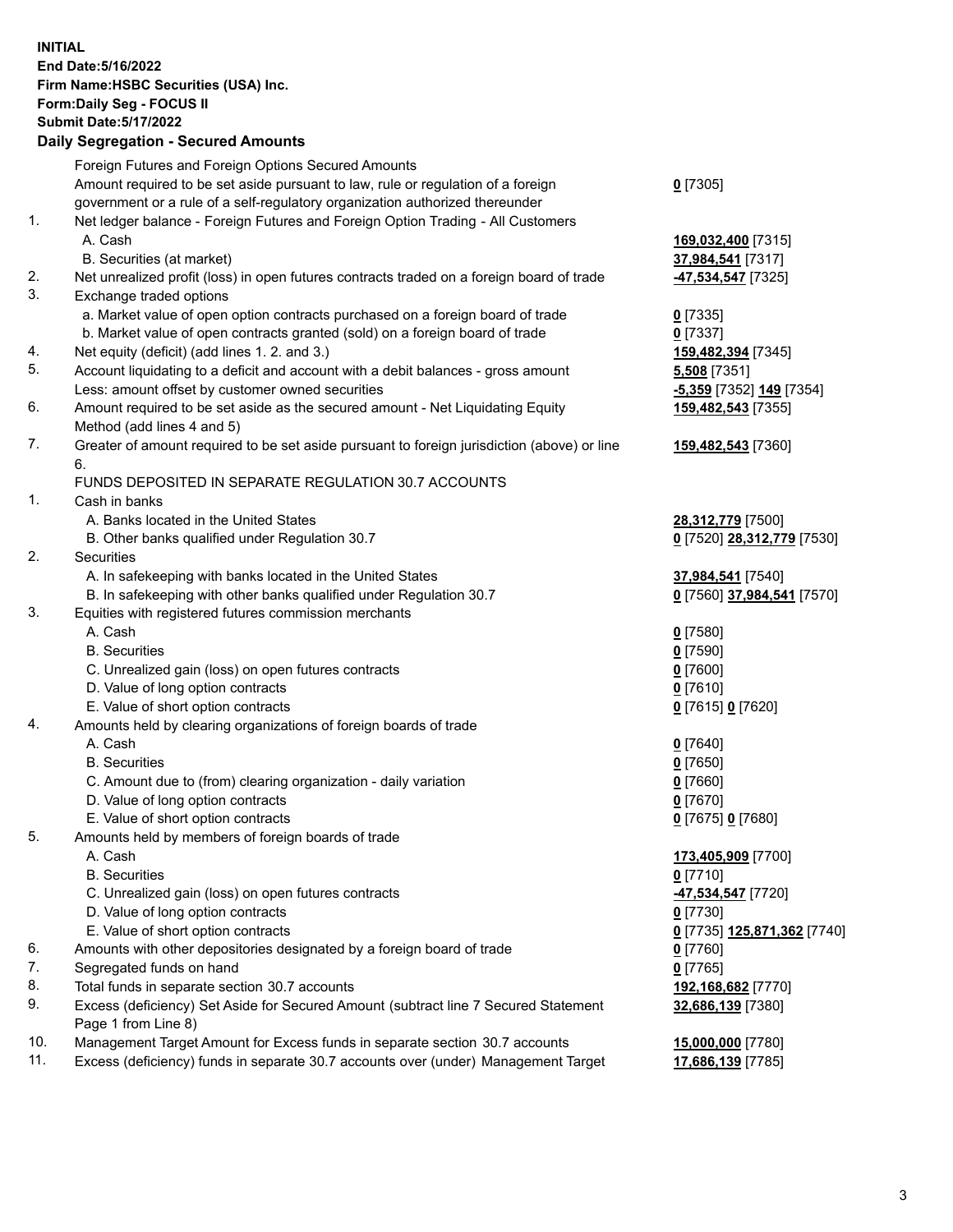**INITIAL End Date:5/16/2022 Firm Name:HSBC Securities (USA) Inc. Form:Daily Seg - FOCUS II Submit Date:5/17/2022 Daily Segregation - Segregation Statement** SEGREGATION REQUIREMENTS(Section 4d(2) of the CEAct) 1. Net ledger balance A. Cash **3,656,644,758** [7010] B. Securities (at market) **1,244,125,152** [7020] 2. Net unrealized profit (loss) in open futures contracts traded on a contract market **-1,512,093,235** [7030] 3. Exchange traded options A. Add market value of open option contracts purchased on a contract market **4,604,486,612** [7032] B. Deduct market value of open option contracts granted (sold) on a contract market **-995,591,593** [7033] 4. Net equity (deficit) (add lines 1, 2 and 3) **6,997,571,694** [7040] 5. Accounts liquidating to a deficit and accounts with debit balances - gross amount **1,294,118** [7045] Less: amount offset by customer securities **-1,294,118** [7047] **0** [7050] 6. Amount required to be segregated (add lines 4 and 5) **6,997,571,694** [7060] FUNDS IN SEGREGATED ACCOUNTS 7. Deposited in segregated funds bank accounts A. Cash **-9,729,064** [7070] B. Securities representing investments of customers' funds (at market) **0** [7080] C. Securities held for particular customers or option customers in lieu of cash (at market) **375,356,699** [7090] 8. Margins on deposit with derivatives clearing organizations of contract markets A. Cash **2,018,822,514** [7100] B. Securities representing investments of customers' funds (at market) **373,129,000** [7110] C. Securities held for particular customers or option customers in lieu of cash (at market) **810,860,912** [7120] 9. Net settlement from (to) derivatives clearing organizations of contract markets **-65,935,362** [7130] 10. Exchange traded options A. Value of open long option contracts **4,604,486,612** [7132] B. Value of open short option contracts **-995,591,593** [7133] 11. Net equities with other FCMs A. Net liquidating equity **390,191** [7140] B. Securities representing investments of customers' funds (at market) **0** [7160] C. Securities held for particular customers or option customers in lieu of cash (at market) **22,726,562** [7170] 12. Segregated funds on hand **35,180,979** [7150] 13. Total amount in segregation (add lines 7 through 12) **7,169,697,450** [7180] 14. Excess (deficiency) funds in segregation (subtract line 6 from line 13) **172,125,756** [7190] 15. Management Target Amount for Excess funds in segregation **161,000,000** [7194]

16. Excess (deficiency) funds in segregation over (under) Management Target Amount Excess

**11,125,756** [7198]